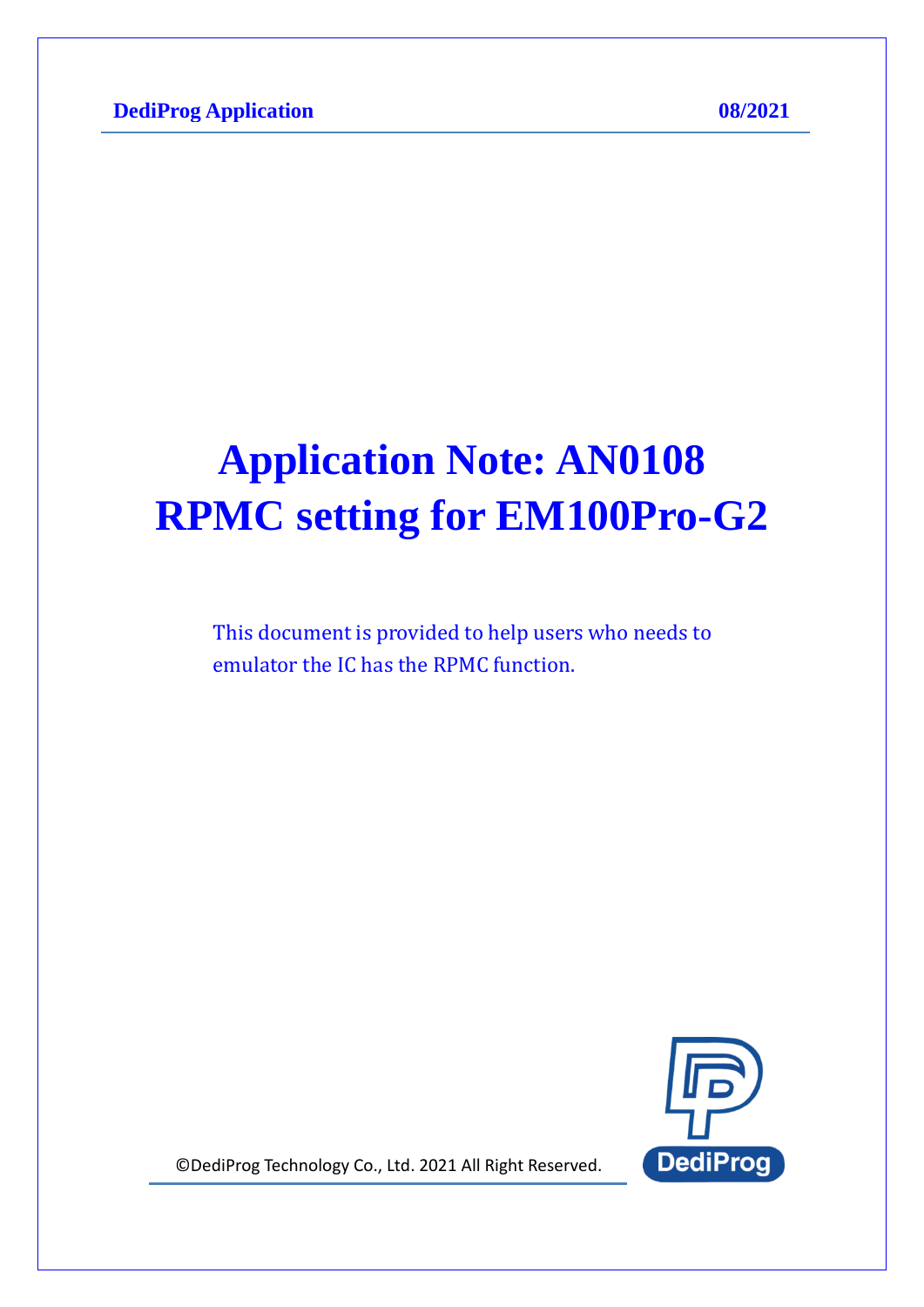

Please refer to the following steps to set up the RPMC function.

Step 1: Enable Counter N Initialized.

Step 2: Input the Key value, the Key value should be 32 bytes, couldn't less than 32 bytes. Step 3: Input the Count value, the key value should be 4 bytes, couldn't less than 4 bytes.

If disable Counter N Initialized, Key value will automatically set to 0xFF~FF(32 bytes), and Count value will set to 0x00000000(4 bytes).

After emulation (RUN), RPMC function is enabled. Please note the RPMC setting will be memorized after close software or un-plug EM100Pro-G2.

|                                              | <b>Configure Setting</b>       | $\times$               |
|----------------------------------------------|--------------------------------|------------------------|
| $\breve{\tilde{\mathbf{x}}}$<br><b>Batch</b> | <b>▽</b> Counter 1 Initialized | Count Value : 00000000 |
| <b>Batch Operation</b>                       |                                |                        |
| <b>SPI Trace</b><br><b>SPI Trace Setting</b> | □ Counter 2 Initialized        |                        |
| ≥.<br>SPI Hyper                              | Key:                           | Count Value : 00000000 |
| SPI Hyper<br>Terminal                        | $\Box$ Counter 3 Initialized   |                        |
| <b>Pin Settings</b>                          | Key:                           | Count Value : 00000000 |
| <b>Pin Settings</b>                          | □ Counter 4 Initialized        |                        |
| 器                                            | Key:                           | Count Value : 00000000 |
| <b>Vcc Setting</b><br>R<br>PMC Setting       |                                |                        |
|                                              |                                |                        |
|                                              |                                | 取消<br>套用(A)<br>確定      |